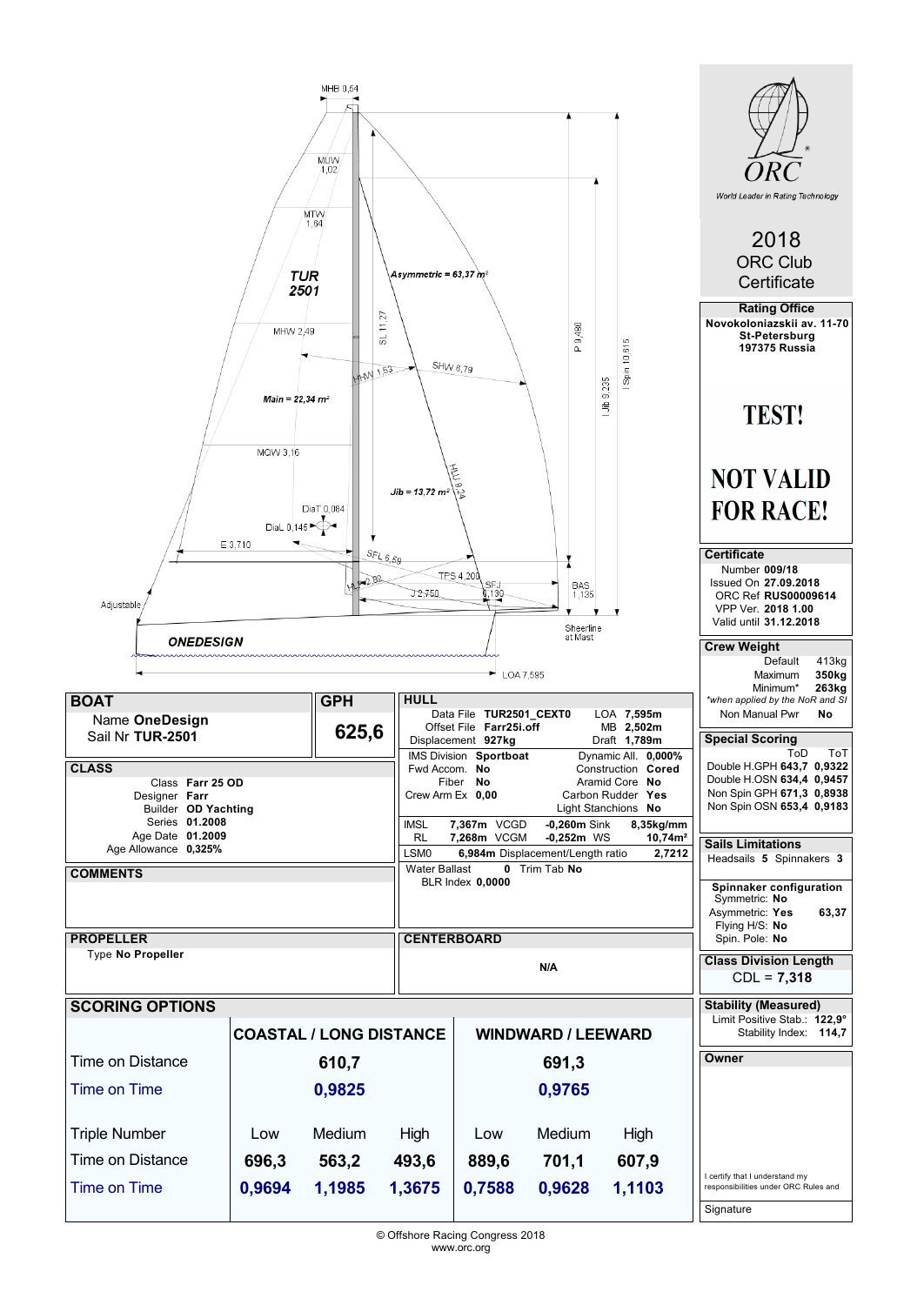| <b>BOAT</b>                                                                                         | <b>INCLINING TEST AND FREEBOARDS</b>                                                                                                 |                                   |  |  |  |
|-----------------------------------------------------------------------------------------------------|--------------------------------------------------------------------------------------------------------------------------------------|-----------------------------------|--|--|--|
| Sail Nr TUR-2501<br>Name OneDesign                                                                  | Inclining Test Current Inclining                                                                                                     |                                   |  |  |  |
| File TUR2501_CEXT0<br>Data in meters/kilograms                                                      | Flotation date 16.09.2018<br>SG 1,0080                                                                                               |                                   |  |  |  |
| <b>RIG</b>                                                                                          | FF 0,959<br><b>SFFP</b><br>FFM<br>0,957<br>0,145                                                                                     |                                   |  |  |  |
| Forestay Tension Aft<br>Spreaders 1                                                                 | 0,657<br>FA 0,659<br>SAFP<br>7,580<br>FAM                                                                                            |                                   |  |  |  |
| Inner Stay None Fitted<br>Runners 0                                                                 | 602,0<br>W <sub>1</sub><br>25,6<br>PD <sub>1</sub><br><b>WD</b><br>7,125<br>PD2 602,0<br>W <sub>2</sub><br>25,6<br><b>GSA</b><br>1,0 |                                   |  |  |  |
| Carbon Mast Yes<br>Jumper Struts None                                                               | <b>RSA</b><br>W3<br>25,6<br>PD3<br>602,0<br>1,0                                                                                      | ORC                               |  |  |  |
| Taper Hollows No<br>Jib Furler No<br>Fiber Rigging No<br>Main Furler No                             | PD4 602,0<br>W4<br>25,6<br>PLM 9000,                                                                                                 |                                   |  |  |  |
| Lenticular Rigging No<br>Without Backstay No                                                        | LCF from stem on CL / on sheer<br>4,225 / 4,384                                                                                      | World Leader in Rating Technology |  |  |  |
| Articulated Bowsprit No                                                                             | 5,365<br>Maximum beam station from stem                                                                                              | 2018                              |  |  |  |
| P 9,480<br>E 3,710 MDT1<br>0,084<br>MW 0,135                                                        | <b>RM Measured</b><br>23,9kg·m                                                                                                       | <b>Measurements</b>               |  |  |  |
| $IG$ 9,235<br>$J$ 2,750<br>MDL1<br>0,145<br>GO 0,152                                                | <b>RM Default</b><br>25,7kg·m                                                                                                        |                                   |  |  |  |
| ISP 10,615<br>SFJ 0.130<br>MDT2 0,064<br>BD.<br>0,015                                               | Limit of positive stability / Stab. Index<br>$122,9^{\circ}$ / 114,7                                                                 | <b>Datasheet</b>                  |  |  |  |
| BAS 1,135<br>SPL<br>MDL2 0,110<br>MWT<br>40,50<br>FSP 0,090<br>TPS 4,200<br>TL 1,890<br>MCG 3,910   | Freeboard at mast at 2,880<br>0,854                                                                                                  | <b>Certificate</b>                |  |  |  |
|                                                                                                     |                                                                                                                                      | Number 009/18                     |  |  |  |
| <b>MIZZEN RIG AND SAILS</b>                                                                         | <b>PROPELLER</b>                                                                                                                     | ORC Ref RUS00009614               |  |  |  |
|                                                                                                     | Type No Propeller                                                                                                                    | Issued On 27.09.2018              |  |  |  |
|                                                                                                     |                                                                                                                                      | VPP Ver. 2018 1.00                |  |  |  |
| N/A                                                                                                 |                                                                                                                                      | Valid until 31.12.2018            |  |  |  |
|                                                                                                     |                                                                                                                                      |                                   |  |  |  |
|                                                                                                     |                                                                                                                                      |                                   |  |  |  |
|                                                                                                     |                                                                                                                                      |                                   |  |  |  |
| <b>COMMENTS</b>                                                                                     | <b>MOVABLE BALLAST</b>                                                                                                               |                                   |  |  |  |
|                                                                                                     |                                                                                                                                      | <b>TEST!</b>                      |  |  |  |
|                                                                                                     |                                                                                                                                      |                                   |  |  |  |
|                                                                                                     | N/A                                                                                                                                  |                                   |  |  |  |
|                                                                                                     |                                                                                                                                      |                                   |  |  |  |
|                                                                                                     | <b>CENTERBOARD</b>                                                                                                                   | <b>NOT VALID</b>                  |  |  |  |
|                                                                                                     | N/A                                                                                                                                  | <b>FOR RACE!</b>                  |  |  |  |
|                                                                                                     |                                                                                                                                      |                                   |  |  |  |
|                                                                                                     |                                                                                                                                      |                                   |  |  |  |
| <b>SAILS INVENTORY</b>                                                                              |                                                                                                                                      |                                   |  |  |  |
| <b>MAINSAIL (1)</b>                                                                                 |                                                                                                                                      |                                   |  |  |  |
| <b>MUW</b><br><b>MTW</b><br><b>MHW</b><br><b>MQW</b><br>Area Measurer<br>ld<br>мнв                  | Meas.Dat Manufactur Material                                                                                                         | <b>Comment</b>                    |  |  |  |
| M <sub>2</sub><br>1,02<br>2,49<br>0,540<br>1,64<br>3,16<br>22,23                                    | 12.09.2018<br>Kevlar                                                                                                                 |                                   |  |  |  |
| <b>HEADSAILS (1)</b>                                                                                |                                                                                                                                      |                                   |  |  |  |
| HHB HUW<br>HTW HHW HQW<br><b>HLP</b><br>Id                                                          | HLU Ovrip Area Btn Fly Measure Meas.Dat Manufactur Materia Comment                                                                   |                                   |  |  |  |
| J1<br>0,81 1,53 2,19<br>2,82<br>0,09<br>0,43                                                        | 9,24 103% 13,73 Y<br>12.09.2018                                                                                                      | Kevlar                            |  |  |  |
|                                                                                                     |                                                                                                                                      |                                   |  |  |  |
|                                                                                                     |                                                                                                                                      |                                   |  |  |  |
|                                                                                                     |                                                                                                                                      |                                   |  |  |  |
|                                                                                                     |                                                                                                                                      |                                   |  |  |  |
| <b>SYMMETRIC SPINNAKERS (0)</b><br><b>SHW</b><br>SLU SLE<br><b>SL</b><br>SFL<br>Area Measurer<br>Id | Meas.Dat Manufactur Material                                                                                                         | Comment                           |  |  |  |
|                                                                                                     |                                                                                                                                      |                                   |  |  |  |
|                                                                                                     |                                                                                                                                      |                                   |  |  |  |
|                                                                                                     |                                                                                                                                      |                                   |  |  |  |
| <b>ASYMMETRIC SPINNAKERS (1)</b>                                                                    |                                                                                                                                      |                                   |  |  |  |
| <b>SHW</b><br>Id<br><b>SLU</b><br><b>SLE</b><br>SL<br><b>SFL</b><br>Area Kind                       | Meas.Dat Manufactur Material<br>Measurer                                                                                             | Comment                           |  |  |  |
| AS <sub>2</sub><br>12,10 10,43 11,27<br>6,79<br>6,59 63,37 asym                                     | 12.09.2018<br>Nylon                                                                                                                  |                                   |  |  |  |
|                                                                                                     |                                                                                                                                      |                                   |  |  |  |
|                                                                                                     |                                                                                                                                      |                                   |  |  |  |
|                                                                                                     |                                                                                                                                      |                                   |  |  |  |